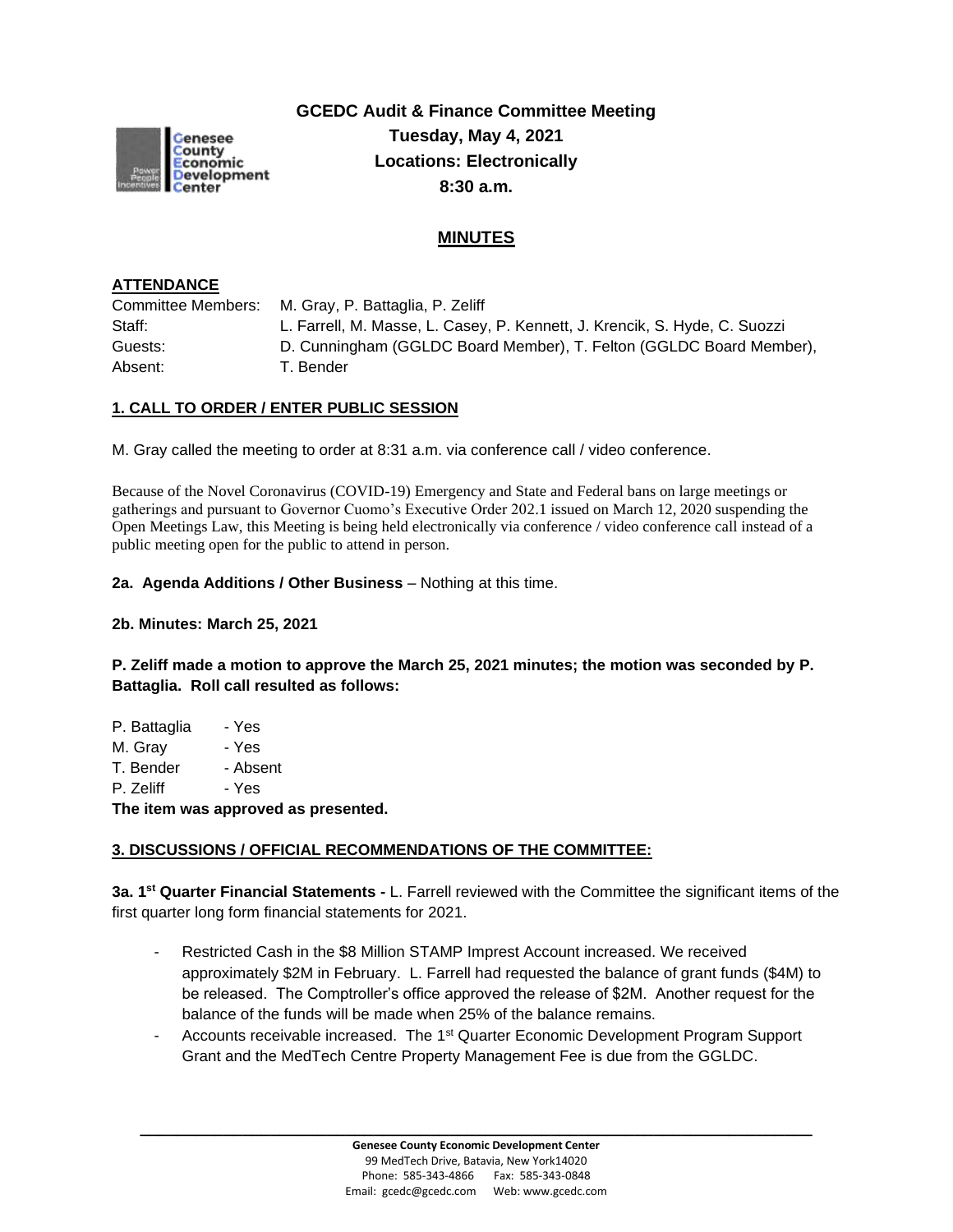- Accounts payable was about \$220,000 at 12/31/20. Accounts payable decreased by about \$100,000, which was mostly related to GURFs and STAMP expenditures paid in the first quarter.
- In the operating fund, we received project application fees from seven projects, including Land Pro, Plug Power, SL Pembroke 1 & 2, Forefront Power, Batavia Special Needs Apartments, and Excelsior Solar.
- Projects are required to pay an annual administrative fee in the amount of \$500 or \$1,000. The fee is based on the capital investment of the project. We received all annual administrative fees for 2021.
- Operating expenses that are over budget are related to expenditures that are front loaded (i.e. Insurance and HSA contributions).
- We closed on the Lewiston Road Property, which will be reflected on the STAMP fund P&L as well as Land Held for Development and Sale.

### **P. Battaglia made a motion to recommend to the full Board the 1st Quarter Financial Statements for 2021; the motion was seconded by P. Zeliff. Roll call resulted as follows:**

| The item was approved as presented. |          |  |
|-------------------------------------|----------|--|
| P. Zeliff                           | - Yes    |  |
| T. Bender                           | - Absent |  |
| M. Gray                             | - Yes    |  |
| P. Battaglia                        | - Yes    |  |
|                                     |          |  |

**3b. \$33M STAMP Grant Review YTD –** The status of the \$33M ESD Grant has been provided in the packet for the Committee to review and track progress.

**3c. \$8M STAMP Grant Review YTD –** The status of the \$8M ESD Grant has been provided in the packet for the Committee to review and track progress.

**3d. Mowing Bids –** The GCEDC asked five companies for bids to mow the properties we have acquired at STAMP and the entrance sign to STAMP. The results of the bids are as follows based on 5 mows in the season:

- 1. \$2,000 S&S Excavating & Blacktop, Inc.
- 2. \$2,475 Scalia's Landscaping
- 3. \$3,650 Versa Scape
- 4. Declined to bid McKenzie Landscaping
- 5. Declined to bid Bubba's Landscaping

Fund Commitment: Not to exceed \$2,000.

This expense is within budget and under \$5,000, therefore does not require Board approval. Since this has been brought forward, M. Masse asked the Committee to recommend the expense to the full Board and if the expense is under \$5,000 in the future, then this expense will not be presented going forward.

Subsequently, this item was removed from the full Board agenda as approval is not required.

**\_\_\_\_\_\_\_\_\_\_\_\_\_\_\_\_\_\_\_\_\_\_\_\_\_\_\_\_\_\_\_\_\_\_\_\_\_\_\_\_\_\_\_\_\_\_\_\_\_\_\_\_\_\_\_\_\_\_\_\_\_\_\_\_\_\_\_\_\_\_\_\_**